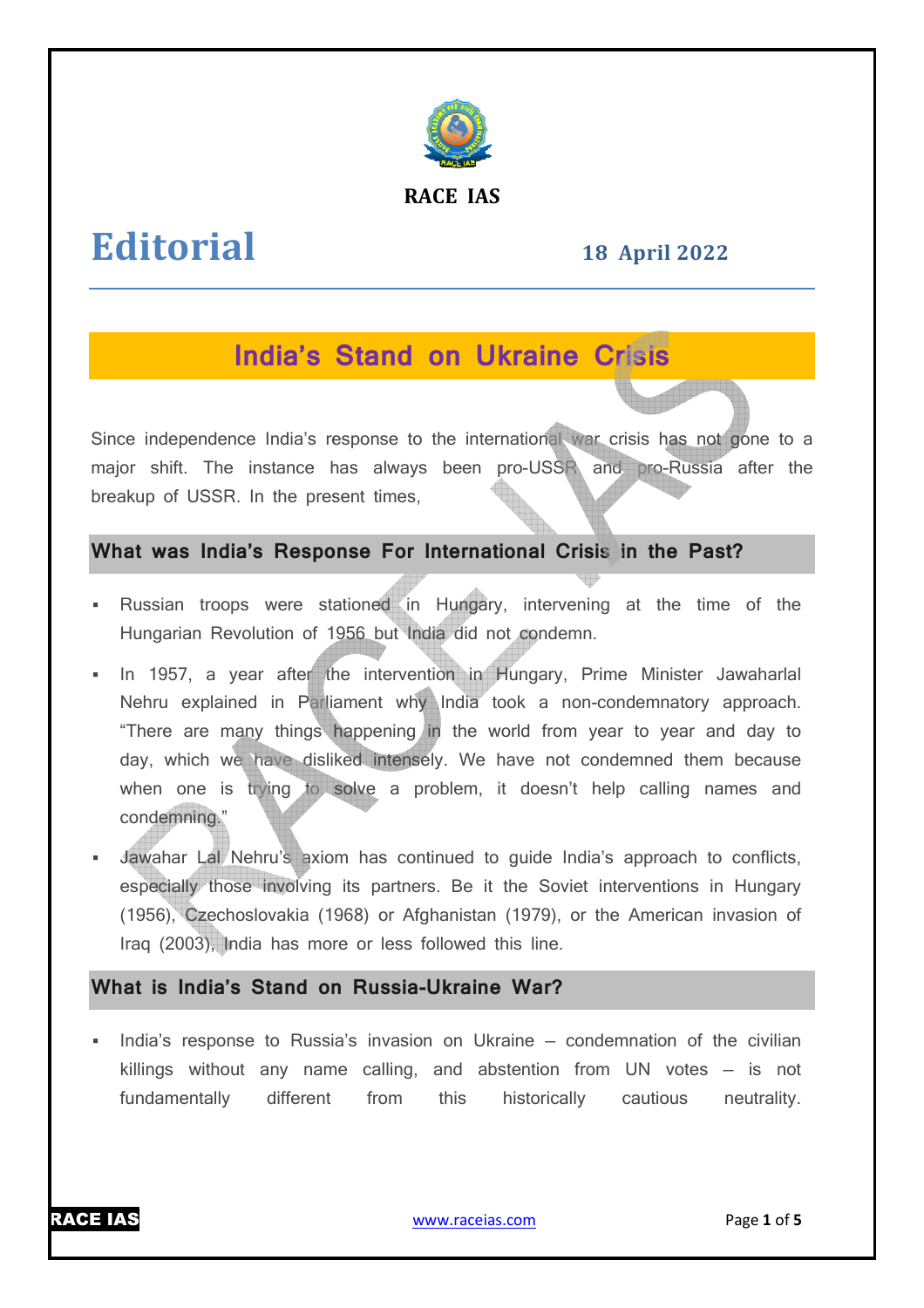- o India abstained on a US-sponsored **United Nations Security Council (UNSC)** resolution that deplores in the strongest terms Russia's aggression against Ukraine.
- o India abstained from a **United Nations General Assembly** resolution that censured Russia for its military actions in Ukraine.
- o India also abstained from the **International Atomic Energy Agency (IAEA)** resolution that was related to safety at four nuclear power stations and a number of nuclear waste sites including **Chernobyl,** as the Russians seized control of them.
- **India's position on the Ukraine crisis is not an isolated one.**
	- o South Africa, another major democracy, abstained from the UN votes that sought to condemn Russia.
	- o The United Arab Emirates, a close American ally in the Gulf that hosts thousands of U.S. troops, abstained from a vote in the UN Security Council.
	- o Israel, the U.S.'s closest ally in West Asia, condemned the Russian attack but refused to join the sanctions regime and said no to sending its defence systems to Ukraine.
	- o Turkey, a **North Atlantic Treaty Organization (NATO)** ally, did the same and is mediating between Ukraine and Russia.
	- o But none of these countries has come under the kind of pressure and public criticism from the West that India has.
	- o U.S. President Joe Biden said India's position was "somewhat shaky". His Deputy National Security Adviser for International Economics warned India of "consequences" if it conducts trade with Russia circumventing American sanctions.

#### **Why is India Being Selectively Targeted by the Western Countries?**

- There could be three broad reasons **political, economic, and strategic**.
- From a **political point of view,** the West has carefully tried to construct a narrative that Russian President Vladimir Putin's attack on Ukraine is an assault on "the free world".
	- o This narrative would look weak if the world's largest democracy (India) sits out of the West-led bid to punish the Russians.

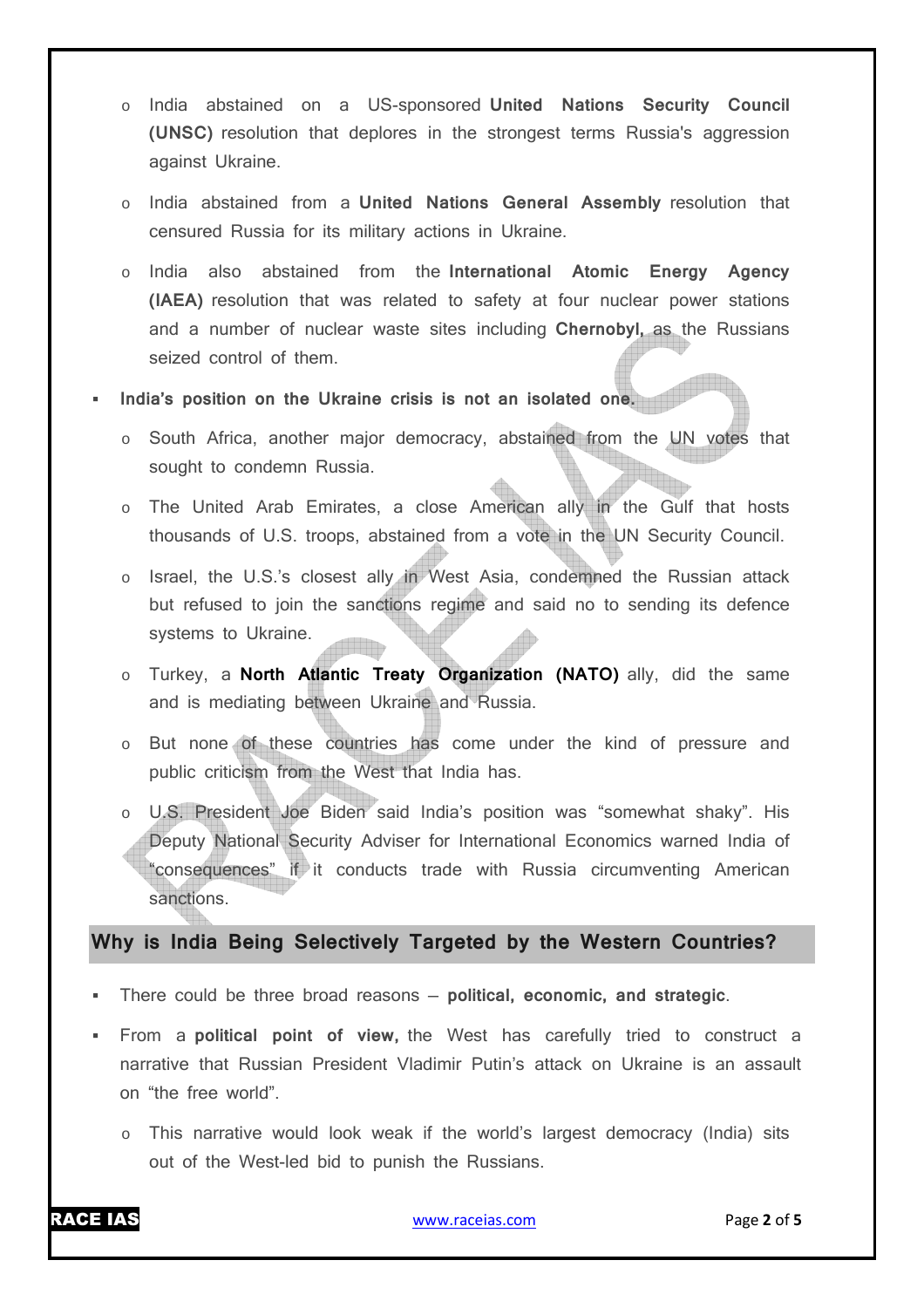- From an **economic point of view**, sanctions on Russia were imposed largely by western countries. Only three Asian nations have backed the sanctions — Japan, South Korea and Singapore. China, the world's second largest economy, has not abided by the American sanctions.
	- o If India also continues to trade with Russia, working around the payment curbs, that would invariably blunt the effect of the sanctions on the Russian economy.
- **Strategically,** this is the most important global crisis since the end of the Cold War. India has improved its strategic partnership with the U.S., and the West in general, over the last 30 years, while at the same time retaining warm ties with Russia.
	- o This balancing was not tested in the recent past. But with the Russian attack on Ukraine and the near-total breakdown in ties between Russia and the West, countries such as India are now faced with a difficult choice of picking a side.
	- o Given the transformation of India's partnership with the U.S., which also sees India as a counterweight to China in the Indo-Pacific region, many expected India to give up its strategic autonomy and take a stand that aligns with that of the West. It did not happen.

#### **How is the West Responsible for the Tragedy of Ukraine?**

- The West is not an innocent bystander in the whole Ukraine crisis. Ukraine was promised NATO membership in 2008 which it never got. The promise itself was enough to shake up Russia's security calculations and it moved aggressively, annexing Crimea and supporting militancy in Donbas.
- The U.S. continued to provide money and limited weapons to Ukraine but never took any meaningful measure to bolster Ukraine's deterrence against Russia.
- So, the West not only failed to deter Russia, but its limited responses to war are also pushing Russia deeper into the Chinese embrace.
- Should India accelerate this embrace by toeing the anti-Russian Western line or retain its terms of engagement with Moscow which could allow Russia to diversify its Asian relations? India has opted for the second option.

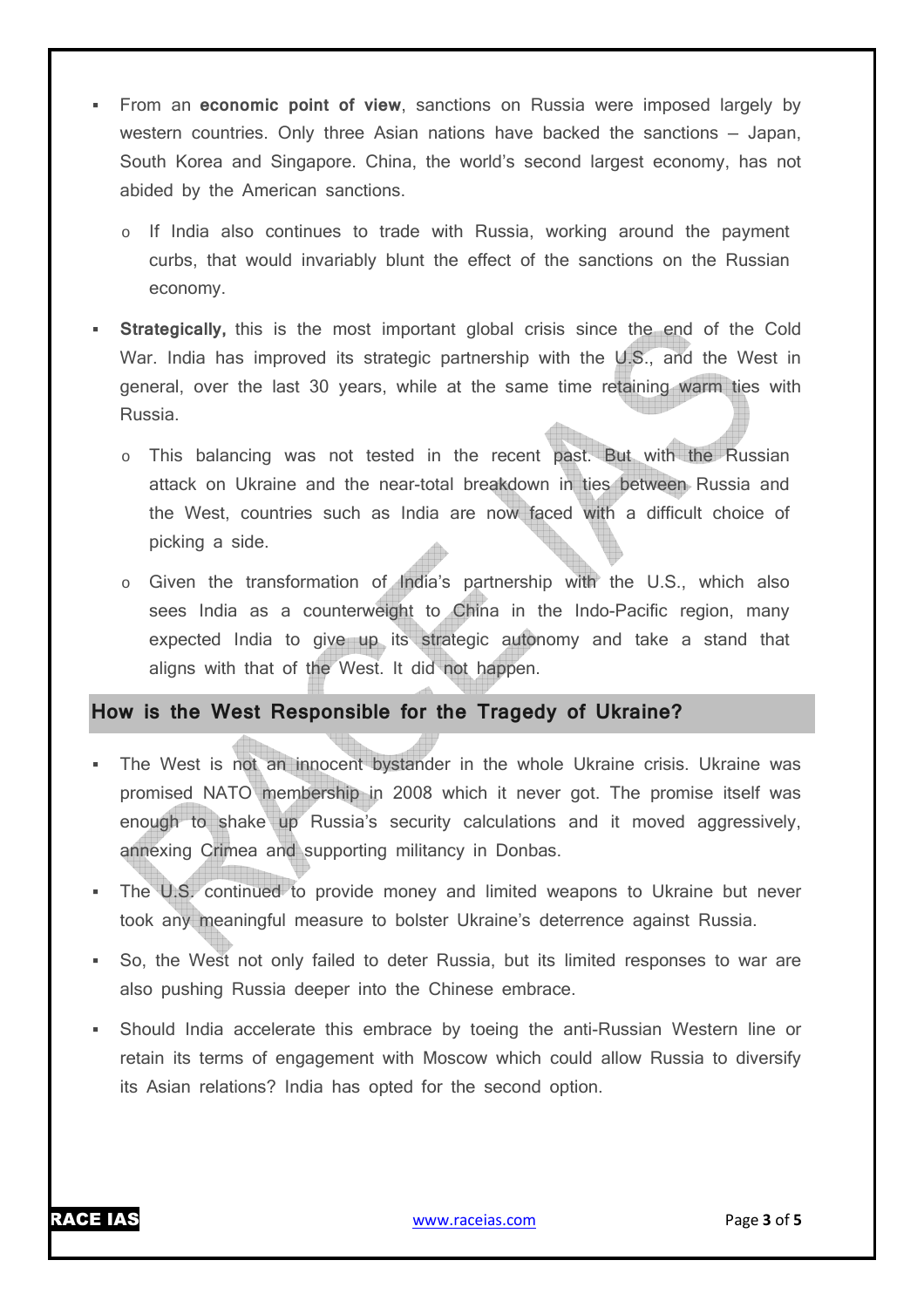#### **What can be the Way Forward?**

- **Self-Reliance in Arms:** In order to deal with the **Chinese expansionism**, adventurism on its own borders, and a South Asian region suddenly **vacated by America's military presence in Afghanistan**, India needs both the US and Russia to fend off a Chinese strategic and geo-economic threat in Asia.
	- $\circ$  However, it is important to realise that when there is conflict between the two major powers, they have to fight their battles alone. Hence, self-reliance is the key.
	- o Only when India attains true "atma nirbharta" in arms, it will be able to look the world in the eye.
- **Balanced Approach:** If the India-Russia partnership is critical on land in Asia, the **QUAD** is imperative when it comes to countering Chinese maritime expansionism in the **Indian Ocean region.**
	- o The imperative to counter China remains a cornerstone of Indian foreign policy, everything-including Delhi's position on Russian action in Ukraineflows from that.
- **Realising West's Interests in India:** Within India's foreign policy establishment, there is ongoing debate on what India might gain or lose by its neutrality and the consequences of siding with the West.
	- o There is also the thinking that the West cannot afford to cut away from India at this point, as it needs India's markets, and India's heft as a democracy as it seeks partners to contain China.

#### **Conclusion:**

- India is not a client state of any great power (even client states have not joined the sanctions regime). It is not a member of any alliance system the **Quad** (India, Australia, Japan and the U.S.) is not an alliance.
- Like any other country, India also retains the right to take policies based on pragmatic realism and its core national interests. And India thinks that a neutral position anchored in strategic autonomy which keeps channels open with both sides is what serves its interests.
- It does not mean that India supports the war. It has not. The U.S., India's most important strategic partner, does not seem to appreciate these nuances.



RACE IAS www.raceias.com Page **4** of **5**